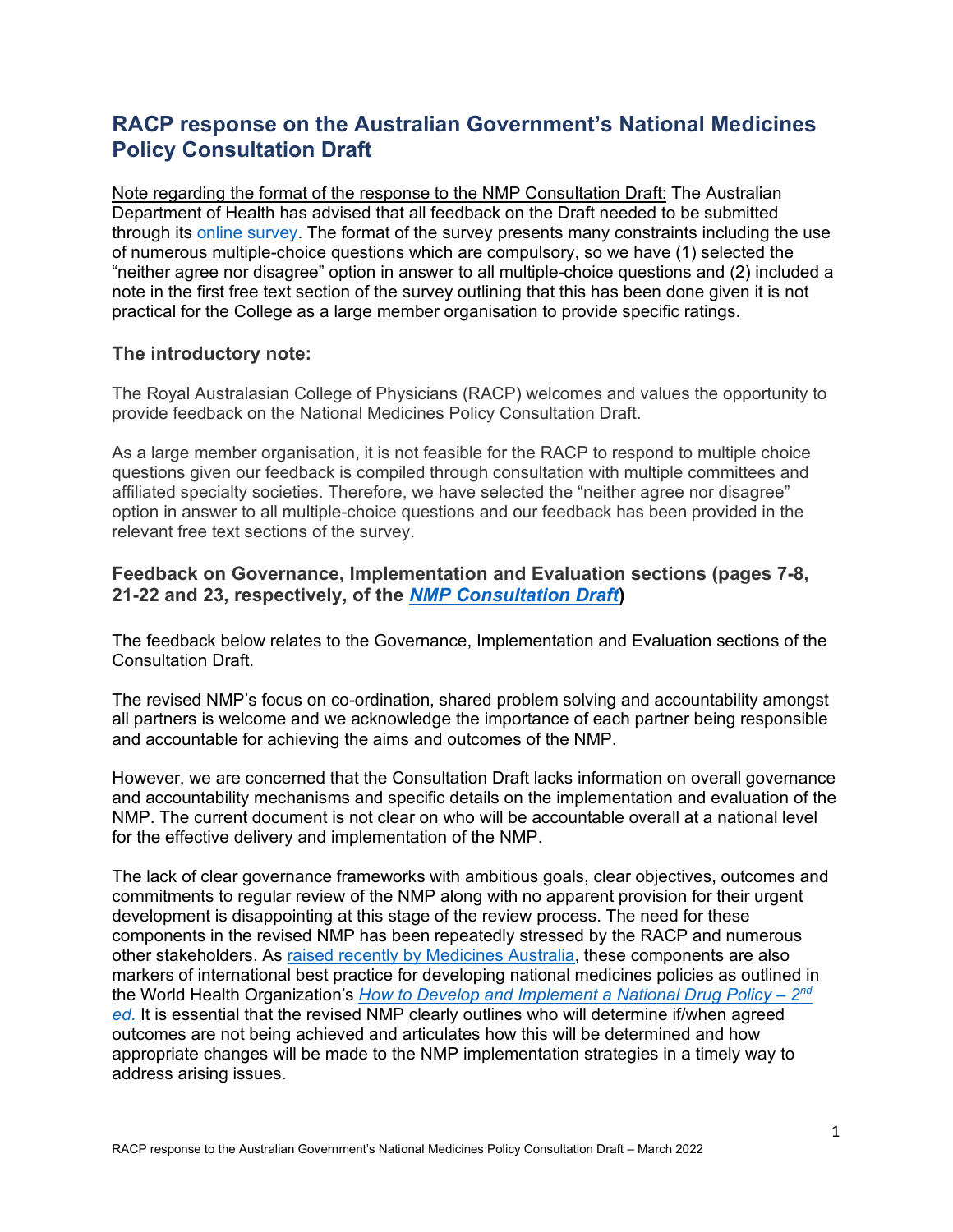The relationships between the partners delivering the NMP are critical to its effective implementation and success. On page 7 of the Governance section of the Consultation Draft, it is stated that Figure 2 "illustrates the relationships between the NMP partners"; however, the figure merely presents key partners and does not illustrate the complex relationships between partners which need to be clearly articulated in the revised NMP. As we suggested in our previous submission to the Review Committee, the Governance section of the NMP also needs to specifically set out the various governance mechanisms the NMP deals with as these are complex. This could be done through the inclusion of a diagram of the various agencies and how they relate and report to the Minister for Health to provide clarity, position stakeholders/partners and support consumer health literacy.

Further, as was outlined in [the RACP's previous submission to the NMP Review,](https://www.racp.edu.au/docs/default-source/advocacy-library/racp-submission-to-nmp-discussion-paper.pdf?sfvrsn=3846c41a_8) the following should be included in the revised NMP as an essential component to its successful implementation:

*"A "whole of government", nationally coordinated & appropriately resourced strategy is needed, one that is informed by high quality data and appropriately specialised expertise at the highest levels of decision-making. A better informed and integrated approach for optimising all components of the medicines' "pipeline", that is, research, regulation, access and QUM, is needed to deliver on achieving the objectives of the NMP for all Australians.*

*Within a "whole-of-government" framework, State government funded health systems should become key partners committed to the effective implementation of the NMP within those systems (such as hospitals) and in the transitions of care between hospital and community. There is currently a mismatch between the level of resourcing and coordination provided for the implementation of the NMP's objectives at the Commonwealth compared to the state level, with consequences for health and economic outcomes for individuals and the wider health system.""*

These are important areas that need to be adequately addressed in the revised NMP. Doing this successfully requires significant further discussions and planning with stakeholders including the RACP.

## **General comment on the** *[NMP Consultation Draft](https://consultations.health.gov.au/technology-assessment-access-division/consultation-draft-national-medicines-policy/supporting_documents/Draft%20National%20Medicines%20Policy%20%20Consultation%20Document.pdf)*

We are pleased to see some of the issues outlined in the [RACP's October 2021 submission](https://www.racp.edu.au/docs/default-source/advocacy-library/racp-submission-to-nmp-discussion-paper.pdf?sfvrsn=3846c41a_8) addressed in the Consultation Draft including a strengthened focus on the judicious use of medicine, medicine safety, and patient-centredness throughout as well as recognition of the importance of the research sector, sustainability and securing supply chains. In addition, we broadly agree with the aim, scope, central pillars, principles and enablers outlined in the Consultation Draft.

However, we are concerned that the Consultation Draft does not adequately address several key issues that we and other stakeholders have previously raised, and we urge the Review's Expert Advisory Committee to address the following in the next iteration of the NMP:

• As outlined in our feedback on the Governance, Implementation and Evaluation sections of the Consultation Draft, we are concerned that the Draft lacks information on overall governance and accountability mechanisms and specific details on the implementation and evaluation of the NMP. These are important areas that need to be addressed in the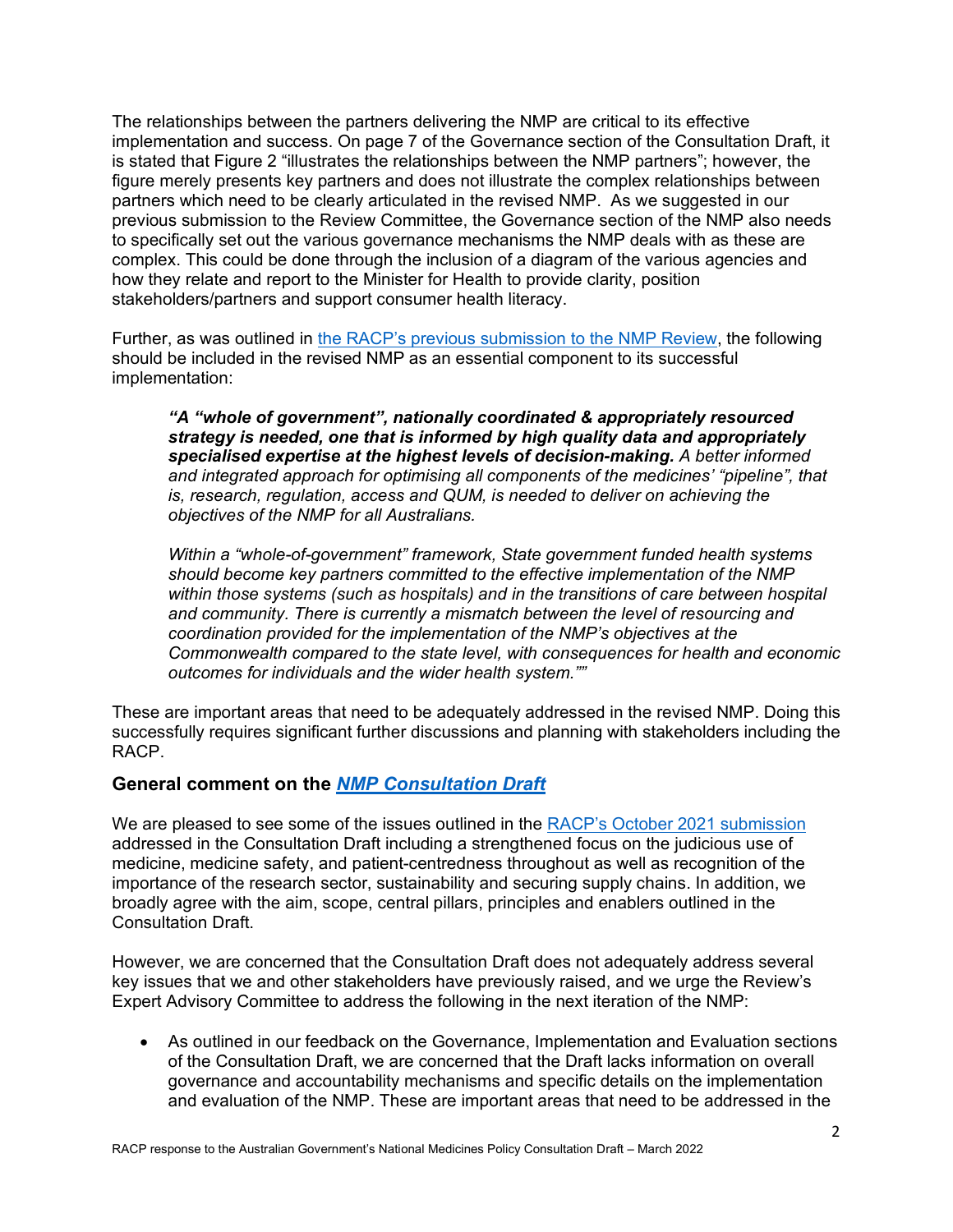revised NMP and this requires significant further discussions and planning with stakeholders including the RACP.

- **Recognition of the specific needs of children and young people**. The omission of the specific mention of the special needs of children and young people from Australia's NMP to date is a significant gap that needs to be rectified in the revised NMP. This population has special health needs and considerations for optimising medicines research, regulation, access and use, which need focused and coordinated attention. The importance of recognising the specific needs of children and young people is outlined in the [2016 World Health Assembly Resolution on](https://apps.who.int/iris/bitstream/handle/10665/252800/A69_R20-en.pdf?sequence=1&isAllowed=y) *Promoting innovation and [access to quality, safe, efficacious and affordable medicines for children](https://apps.who.int/iris/bitstream/handle/10665/252800/A69_R20-en.pdf?sequence=1&isAllowed=y)*. Australia is a signatory to this important resolution which urges Member States "*to take all necessary measures, including legislation, as appropriate for the establishment of national plans and organizational structures and capacity to enhance such measures in the framework of national pharmaceutical policies, as appropriate, to improve children health*" and "*to ensure the national health policies and plans incorporate consideration of the needs of children based on the national situation, with clear objectives for increasing access to children's medicines*." Children and young people should be explicitly acknowledged in the description of the "Equity principle" and the revised NMP should outline the need for a nationally coordinated research strategy for paediatric medicines research which is necessary to direct funds to support study of high-priority paediatric medicines not prioritised by the industry.
- **Strengthening the NMP's commitment to equity of access to medicines for all who are disproportionately impacted by health inequities** by explicitly acknowledging the need for: (1) establishing proactive data-informed mechanisms for identifying the needs of different population groups to assist in the operationalisation of the NMP by directing resources and meeting requirements in an efficient and targeted way, (2) including requirements for the evaluation or surveillance of medication for Aboriginal and Torres Strait Islander people and other populations such as children and young people, people living in rural and remote areas, and people living with disability who are negatively impacted if these are not present and (3) assessing the age-appropriateness of medicines, especially for children**.** This is essential, as outlined in the [2016 World Health](https://apps.who.int/iris/bitstream/handle/10665/252800/A69_R20-en.pdf?sequence=1&isAllowed=y)  Assembly Resolution on *[Promoting innovation and access to quality, safe, efficacious](https://apps.who.int/iris/bitstream/handle/10665/252800/A69_R20-en.pdf?sequence=1&isAllowed=y)  [and affordable medicines for children](https://apps.who.int/iris/bitstream/handle/10665/252800/A69_R20-en.pdf?sequence=1&isAllowed=y)* and in the *[WHO's publication titled Promoting](https://www.who.int/medicines/publications/essentialmedicines/Promotion_safe_med_childrens.pdf)  [safety of medicines for children](https://www.who.int/medicines/publications/essentialmedicines/Promotion_safe_med_childrens.pdf)*.

Targeted strategies to achieve the NMP's objectives and principles are required to ensure it is effective, remembering that these population/consumer groups often do not have strong voices. Relevant specialists such as geriatricians, paediatricians and clinical pharmacologists can speak to these issues. Improving the availability of data about the medicines use and outcomes (including safety) in these groups is imperative for evaluating and reviewing the NMP and for proactively monitoring and addressing problems in a nationally coordinated way.

• **Addressing equity of access to medicines for people living with rare diseases including under-recognised conditions.** It would be beneficial for the revised NMP to acknowledge that although the costs of individual treatments for people living with rare diseases can be high, the broader costs on the health system and society of these conditions can be lessened if these treatments enable them to live productive lives. Given many of these rare diseases are first detected in children and young people, these